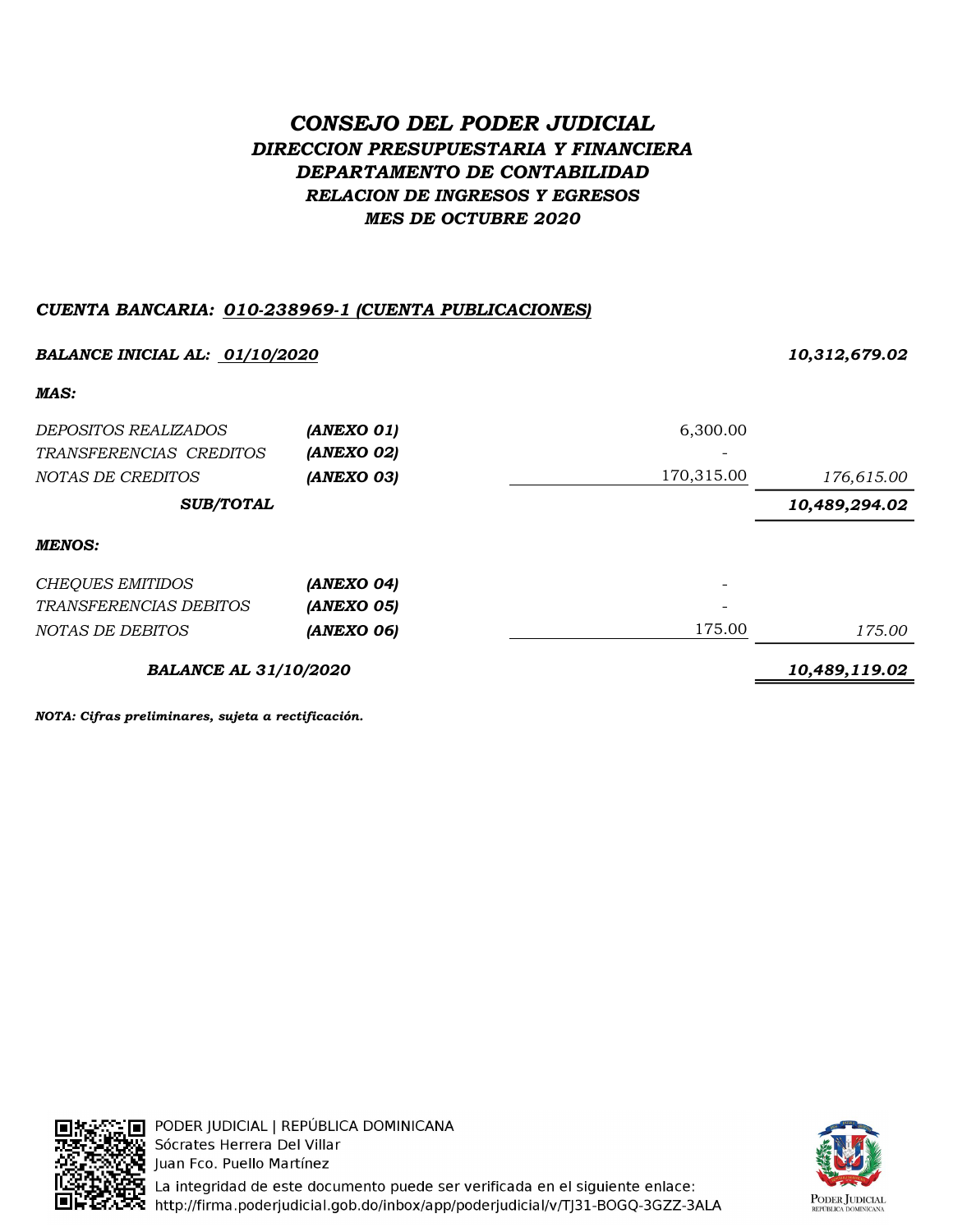## CONSEJO DEL PODER JUDICIAL DIRECCION PRESUPUESTARIA Y FINANCIERA DEPARTAMENTO DE CONTABILIDAD RELACION DE INGRESOS Y EGRESOS MES DE OCTUBRE 2020

ANEXO 01

### RELACION DE DEPOSITOS REALIZADOS MES DE OCTUBRE 2020

FECHA NUM. DESCRIPCION VALOR RD\$

09/10/2020 2451 VENTA PUBLICACIONES JUDICIALES 6,300.00 TOTAL RD\$

ANEXO 02

6,300.00

#### RELACION DE TRANSFERENCIAS CREDITOS MES DE OCTUBRE 2020

FECHA NUM. DESCRIPCION VALOR RD\$

TOTAL RD\$

ANEXO 03

- 1990)<br>1990 - Paul Barbara, política<br>1990 - Paul Barbara, política

### RELACION NOTAS DE CREDITOS MES DE OCTUBRE 2020

| <b>FECHA</b>      | NUM. | <b>DESCRIPCION</b>                      | <b>VALOR RD\$</b> |
|-------------------|------|-----------------------------------------|-------------------|
| <i>08/10/2020</i> | 207  | CERTIFICACION DE JURAMENTACION ABOGADOS | 500.00            |
| 08/10/2020        | 208  | CERTIFICACION DE JURAMENTACION ABOGADOS | 2,100.00          |
| 13/10/2020        | 212  | CERTIFICACION DE JURAMENTACION ABOGADOS | 400.00            |
| 13/10/2020        | 213  | CERTIFICACION DE JURAMENTACION ABOGADOS | 315.00            |
| 28/10/2020        | 206  | CERTIFICACION DE JURAMENTACION ABOGADOS | 40,800.00         |
| 29/10/2020        | 209  | CERTIFICACION DE JURAMENTACION ABOGADOS | 8,100.00          |
| 29/10/2020        | 210  | CERTIFICACION DE JURAMENTACION ABOGADOS | 900.00            |
| 29/10/2020        | 211  | CERTIFICACION DE JURAMENTACION ABOGADOS | 11,000.00         |
| 29/10/2020        | 214  | CERTIFICACION DE JURAMENTACION ABOGADOS | 98,400.00         |
| 30/10/2020        | 215  | CERTIFICACION DE JURAMENTACION ABOGADOS | 1,200.00          |